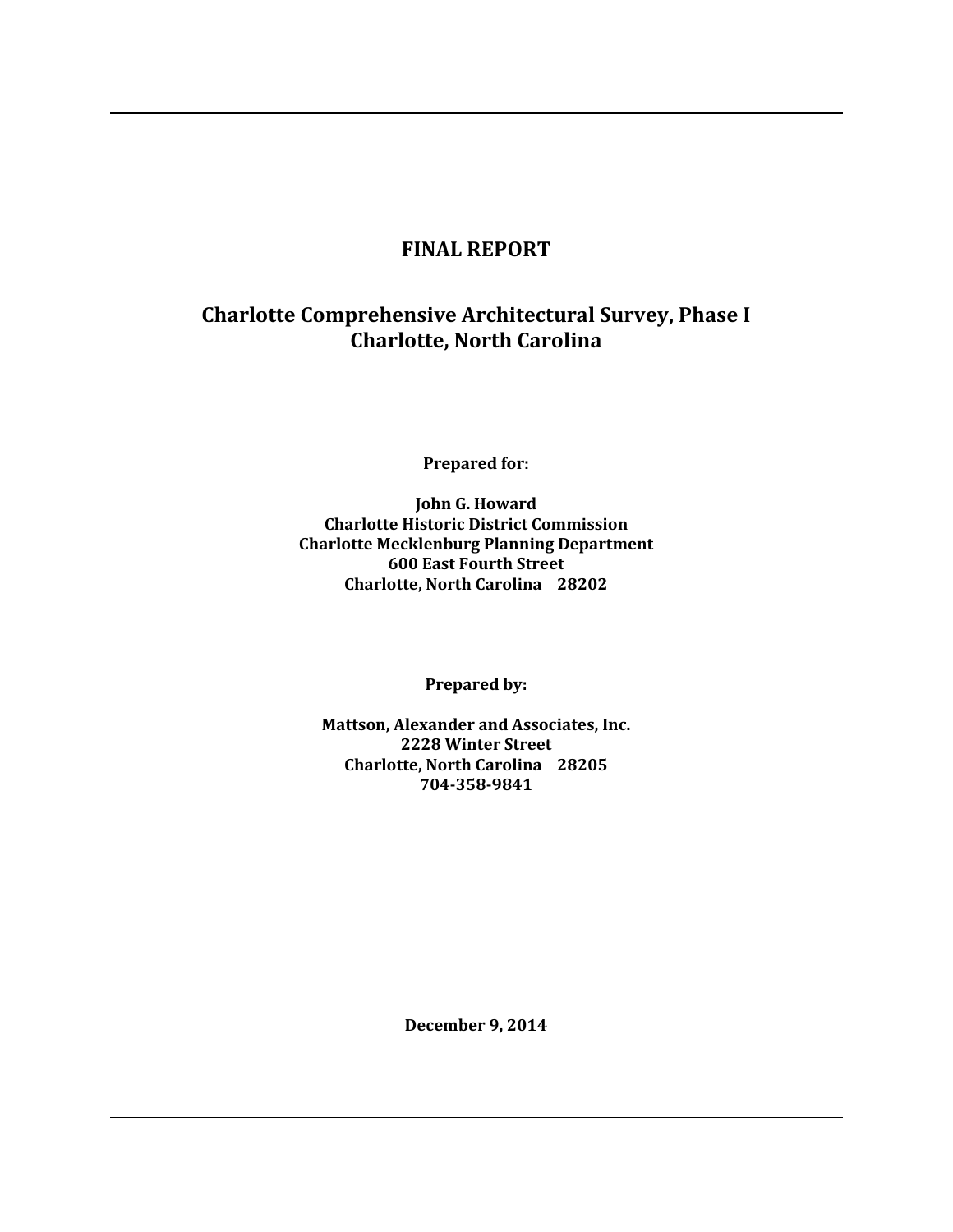## **I. Phase I Reconnaissance Survey Methodology**

In 2012, the City of Charlotte was awarded a federal grant from the North Carolina State Historic Preservation Office (HPO) to conduct a Phase I (reconnaissance level) architectural survey of Charlotte. The Phase I survey is anticipated to be the first of five (two reconnaissance-level and three intensive-level) investigations of architectural resources within the central city. This project is designed to support future planning efforts as well as local historic landmark and district designations, conservation district designations, and National Register nominations. This initial Phase I survey was limited to the area within the general radius of Route 4, an eighteen-mile, partial ring road around the Charlotte's central business district and surrounding, adjacent neighborhoods. The City of Charlotte contracted with Mattson, Alexander, and Associates, Inc. (MAA), an historic preservation consulting firm based in Charlotte, to conduct the Phase I survey. Frances P. Alexander and Richard L. Mattson were the principal investigators, and Mr. John Howard, Director of the Charlotte Historic District Commission, Charlotte-Mecklenburg Planning Department, was the local project coordinator.

The tasks completed under the Phase I scope of work are summarized below:

1) The principal investigators determined the status of existing National Register and/or locally designated resources in the survey database.

- a. For the nine National Register, Study List, and local historic districts, maps provided by the City were coded to indicate resources that have been destroyed or substantially altered since designation. In addition, a brief (one- to two-sentence) statement of the character, significance, and current integrity of the district was added to the summary field of each district record in the State Historic Preservation Office (HPO) survey database. Based on the reconnaissance-level field work, the boundaries and period of significance of each district were evaluated. Any proposed revisions to the National Register boundaries and the periods of significance are discussed in this report. (Note: The Wilmore Historic District, locally designated in 2010, was excluded from this project as data on this district is recent and thorough.)
- b. For the individual National Register and local historic properties (forty-seven National Register resources and 136 local landmarks), a minimum of two photos (more where appropriate) were taken, and existing records in the HPO survey database were completed and updated. For National Register properties, written summaries were updated with brief (one- to two-sentence) statements of character, significance, and current level of integrity that addressed significant alterations (negative or positive) since nomination. For properties that are only locally designated, the special significance statements in the local landmark designation reports were copied into the written summary fields and augmented with discussions of any significant alterations that have occurred since the initial designations.

2) The principal investigators also updated existing HPO survey files on properties that lack any designation (approximately 300 individual properties outside the historic districts and approximately 36 subdivisions/neighborhoods).

c. For individual properties, a minimum of two photos were taken of each resource, and database records were completed. Existing, typed entries were entered into the written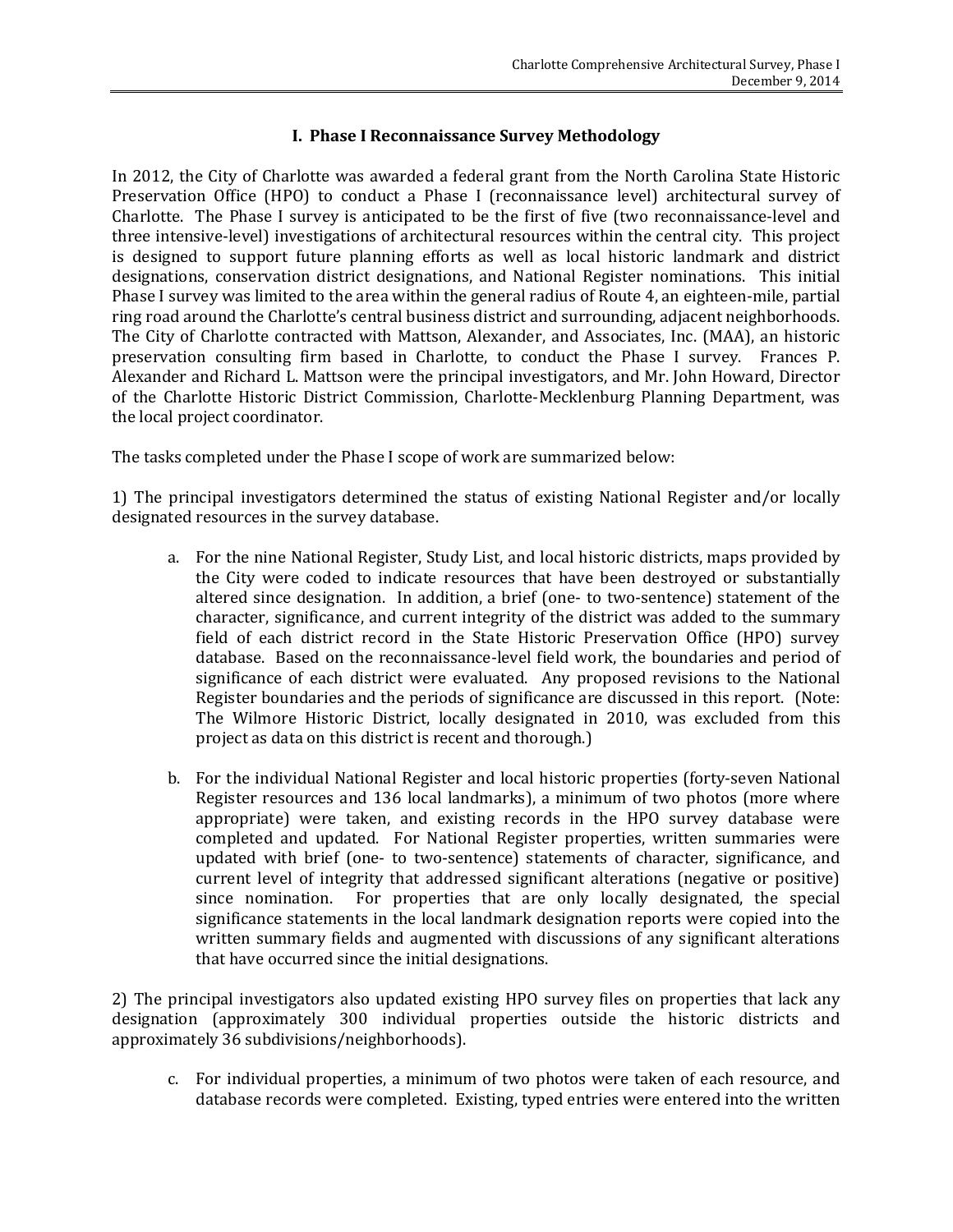summary field of the database record and augmented with statements of current integrity to address significant alterations since the original survey.

d. For subdivisions/neighborhoods, a sufficient number of photographs were taken to convey the overall character of the area, and a district/neighborhood/area database record as well as an individual property record were completed for each. The written summary field of the database record included the approximate number of resources, the resource types, their condition, and an overview of the historic development of the neighborhood.

3) Finally, the principal investigators conducted a reconnaissance-level survey of additional neighborhoods within the Route 4 boundary that predate 1970. These neighborhoods have not been surveyed previously and may merit further documentation in a future phase of the comprehensive survey. The newly investigated neighborhoods were documented with one or two photographs, and cursory information, including a brief written summary, was entered in the HPO survey database for each neighborhood. No paper survey files were produced. The newly surveyed neighborhoods were selected in consultation with the Charlotte Planning Department and the North Carolina Historic Preservation Office.

In total, the principal investigators reinvestigated 423 previously surveyed individual properties and nine historic districts. The principal investigators also recorded at the reconnaissance level twenty-one additional resources not found in the existing survey database. For this new survey, the principal investigators concluded that there were few individual properties of merit within Route 4 that had not been previously examined. Most of those that might warrant investigation were located within existing historic districts. Consequently, the new survey focused on neighborhoods or subdivisions, many of which were historically African American subdivisions located north of the center city. A total of twenty-one neighborhoods/subdivisions were examined.

All work was completed to HPO standards as described in the survey manual, *North Carolina Historic Preservation Office Survey Manual: Practical Advice for Recording Historic Structures* (2008 edition), to the extent applicable to this project. Instructions for using the HPO's survey database and the HPO's digital photography policy, including guidelines for photo file labeling and printing of photographs, are all posted on the HPO's web site, [www.hpo.ncdcr.gov.](http://www.hpo.ncdcr.gov/) The principal investigators used the HPOWEB and Mecklenburg County GIS (Polaris) as guides for traveling the streets within the prescribed study area, revisiting previously surveyed resources (individual properties, subdivisions, and historic districts), and surveying additional resources built prior to 1970. All these resources were photographed primarily from the public right-of-way.

The principal investigators classified the current status of each previously surveyed resource into one of five categories: unchanged, altered, deteriorated, demolished, or moved. The types of alterations were described in the database narrative summary field. Altered properties are typically those that display significant loss of original character-defining features, replacement materials, and/or substantial additions. Deteriorated properties are those that have experienced noticeable decay of materials, often because of vacancy. For previously surveyed neighborhoods/subdivisions, the principal investigators also entered data on the number of properties and building types and included an overview of the area's historic development. The updated database survey forms, contact sheets of photographs, and any related research materials gathered during the project information were printed for inclusion in the existing HPO survey files.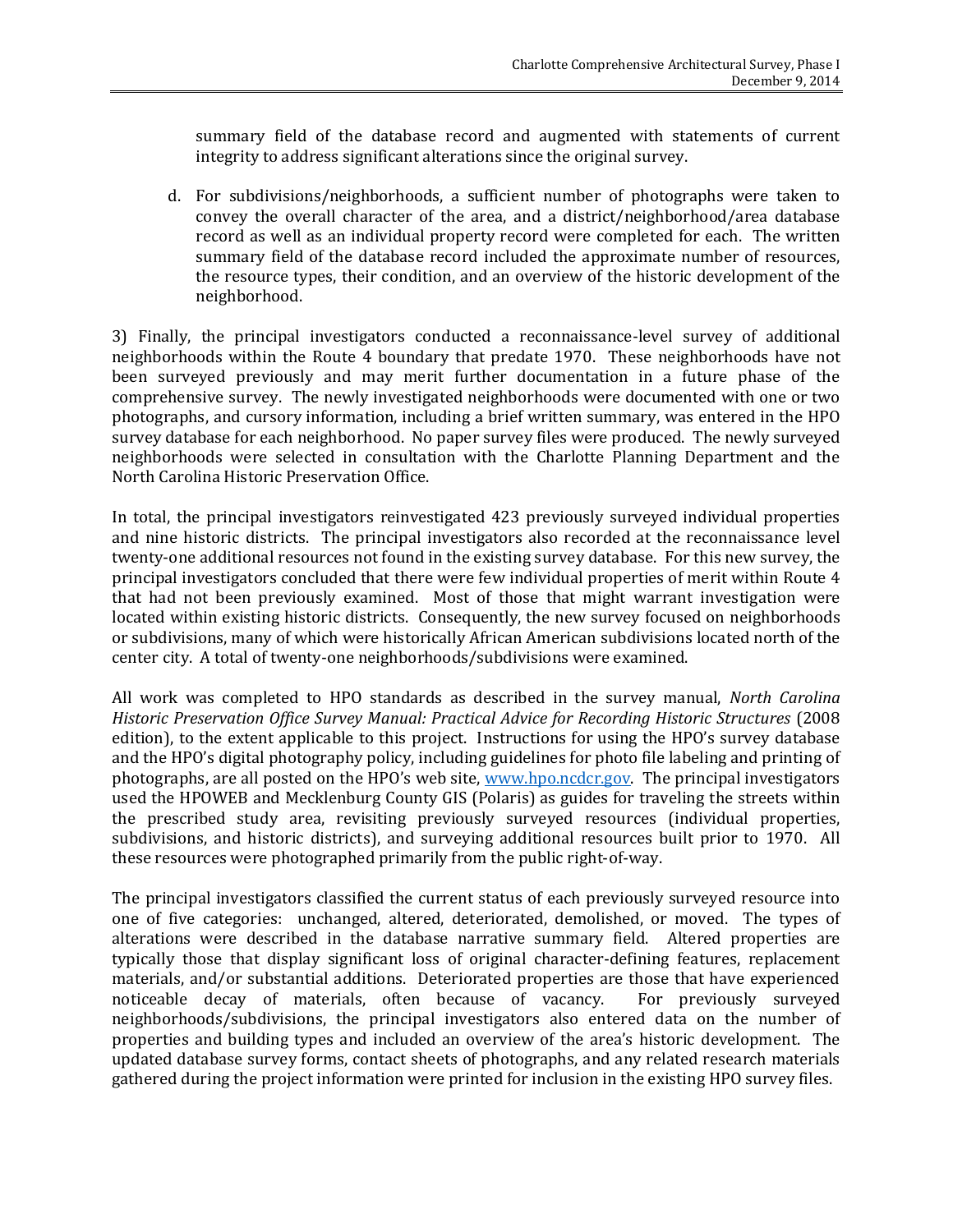The project followed the Time-Product-Payment schedule that was included as part of the contract dated October 22, 2013. At the completion of each of the benchmarks on the schedule, compact discs containing the database and all the photos taken during that portion of the project were submitted to HPO for review. The local coordinator scheduled the public information meeting for September 4, 2014 at which time the principal investigators will discuss the survey and answer any questions. The principal investigators provided the City of Charlotte and the HPO all survey products on CDs or DVDs and the final report in hard copy. The updated paper survey files were returned to the HPO.

## **II. Charlotte Architectural Surveys: 1970s-2013**

Since the 1970s, a series of architectural surveys have been conducted for National Register nominations, local historic landmark and local historic district designations. In addition, thematic surveys sponsored by HPO have been undertaken, and a number of investigations have been conducted in compliance with environmental regulations. All of these architectural surveys, nominations, and reports are on file at the HPO in Raleigh.

In 1987, National Register historic district nominations were completed for three streetcar suburbs in Charlotte. Thomas W. Hanchett authored the nomination for the Myers Park Historic District, which contains 970 individual resources. Virginia Oswald wrote the nomination for the Dilworth Historic District (1,025 resources). Allison Harris Black completed the Elizabeth Historic District nomination (1,058 resources). In 1990, Richard L. Mattson, Suzanne S. Pickens, and Kary Schmidt completed the National Register nomination for the North Charlotte Historic District which contains 438 resources. In contrast to the Myers Park, Dilworth, and Elizabeth historic districts, which are all residential streetcar neighborhoods, the North Charlotte Historic District comprises the city's premier textile mill area that developed in the early twentieth century north of the center city. In 1995, Mary Beth Gatza completed the Wesley Heights Historic District nomination (372 resources). Wesley Heights took shape in the early twentieth century as a streetcar suburb west of downtown. In 2000, Gatza also authored a boundary increase nomination for the 1987 Dilworth Historic District, adding twenty-three surveyed resources to the district. Charlotte's latest National Register historic district, Pharrsdale Historic District, was listed in 2002. Including 231 resources, this historic district comprises the Pharrsdale residential subdivision, which was developed at the edge of the Eastover neighborhood between the 1920s and early 1950s.

Since the 1970s**,** forty-seven individual properties, including houses, churches, schools, and industrial buildings, within the Route 4 study area have also been surveyed for National Register nominations and included in the survey database. Concurrently, the Charlotte-Mecklenburg Historic Landmarks Commission (CMHLC) and the Charlotte Historic District Commission (CMHDC), government entities created in 1973 and 1975, respectively, have sponsored architectural surveys. The Charlotte-Mecklenburg Historic Landmarks Commission, which is responsible for individual landmarks, has designated 136 resources within the study area, all of which are found in the HPO survey database. Many of these properties are also listed in the National Register.

In 2000-2001, the local landmarks commission coordinated two thematic architectural surveys of Charlotte and Mecklenburg County. Sarah Woodard and Sherry Joines Wyatt completed both projects. The 2000 survey focused on post-World War II architecture and culminated in the survey report, *Motorized Landscape: The Development of Modernism in Charlotte, 1945 - 1965 (2000). The*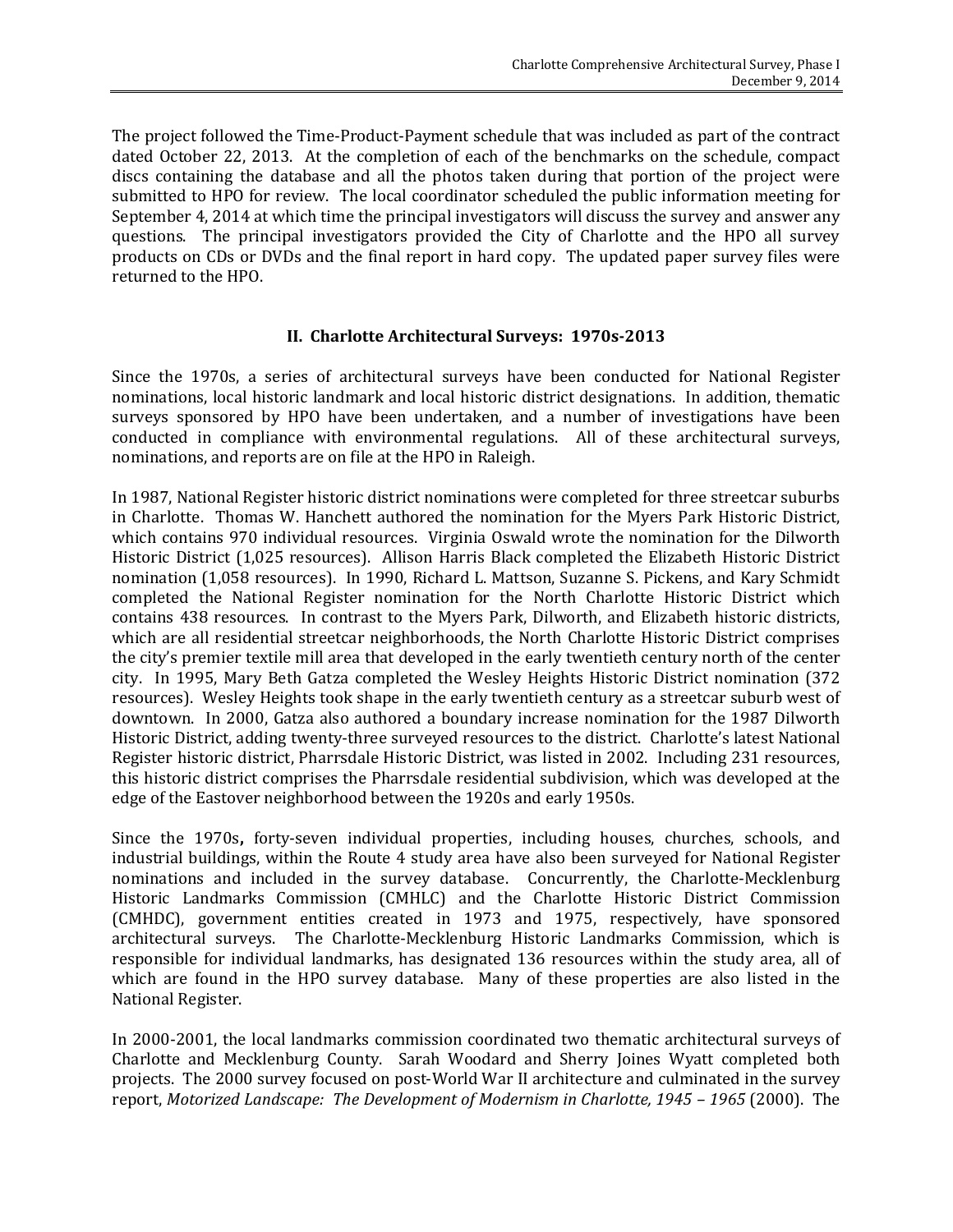document contains relevant historic contexts and National Register registration requirements for the city's modernist postwar architecture. The subsequent 2001 Industrial and Institutional survey focused on early-twentieth-century industrial buildings and schools. Woodard and Wyatt's survey report, *Industry, Transportation, and Education: The New South Development of Charlotte and Mecklenburg County* (2001), provided contexts and registration requirements for evaluating earlytwentieth-century industrial and scholastic architecture in Charlotte and the surrounding county.

While the CMHLC concentrates on individual landmarks, the CMHDC is responsible for six local historic districts within the Route 4 study area. These districts are: Wesley Heights, Dilworth, Hermitage Place, Wilmore, Plaza-Midwood, and Fourth Ward. Wesley Heights and Dilworth are also National Register districts (the National Register boundaries vary slightly from the local historic district boundaries), and Hermitage Place is within the much larger Myers Park National Register district. However, the other four neighborhoods are strictly local historic districts. Fourth Ward, designated in 1976, was the city's first local historic district. Comprising all or portions of twenty-seven blocks in the historic Fourth Ward of downtown Charlotte, this local district holds the city's greatest concentration of Queen Anne-inspired residences from the late nineteenth and early twentieth centuries. The Wilmore neighborhood was developed primarily as streetcar suburb southwest of downtown Charlotte (and west of Dilworth). Designated a local historic district in 2010, Wilmore contains approximately 600 surveyed resources. (As noted previously in this report, the Wilmore Historic District was not addressed in this project as data on this district is recent.) Plaza-Midwood was designated in 1992 following an inventory of its approximately 200 resources. The neighborhood comprises a mix of early-twentieth-century Colonial Revival, Queen Anne, and Craftsman-style dwellings east of the center city.

Finally, in recent years a number of architectural surveys of individual properties and districts have been completed within the study area in compliance with Section 106 of the Historic Preservation Act, as amended, and other environmental regulations. These surveys and subsequent determinations of eligibility have been undertaken specifically for North Carolina Department of Transportation (NCDOT) highway and rail projects and for the construction of the Charlotte Area Transit System light rail system. Most recently, the study for the NCDOT project, *Conversion of High Occupancy Vehicle Lanes to High Occupancy Toll Lanes on I-77, Charlotte, Mecklenburg County, ER-12-0125* (18 December 2012), was conducted by Marvin Brown of URS Corporation. The study included a survey and evaluation of a collection of early-to-mid-twentieth neighborhoods, commercial buildings, and religious properties located north of downtown. Based on this 2012 report, the HPO determined that the Dalebrook Historic District, Oak Lawn Park Historic District, McCrorey Heights Historic District, and the Sears Roebuck and Company Department Store were eligible for the National Register.

A number of other environmental compliance reports, conducted by Mattson, Alexander and Associates, Inc., have included intensive-level architectural surveys. Specifically, two phases of the NCDOT project, *Charlotte Railroad Improvement and Safety Program (CRISP)—the CSX/NS Mainline Grade Separation, P-5002 (2009) and the Norfolk Southern Mainline Track Improvements Project, P-3800 (2011)*—identified numerous early-to-mid-twentieth-century factories, warehouses, railroad bridges, and working-class neighborhoods historically oriented to the Southern Railway corridor and Wilkinson Boulevard. Architectural survey reports were also prepared for Charlotte Area Transit System projects—*North Corridor Commuter Rail Project (2006), Southeast Corridor Rapid Transit and Highway Project (2006); West Corridor Rapid Transit Project (2006), the South Corridor Light Rail Project (2001), and the LYNX Blue Line Extension, Northeast Corridor Light Rail Project (2008).* Several of these projects were located in neighborhoods east and south of downtown that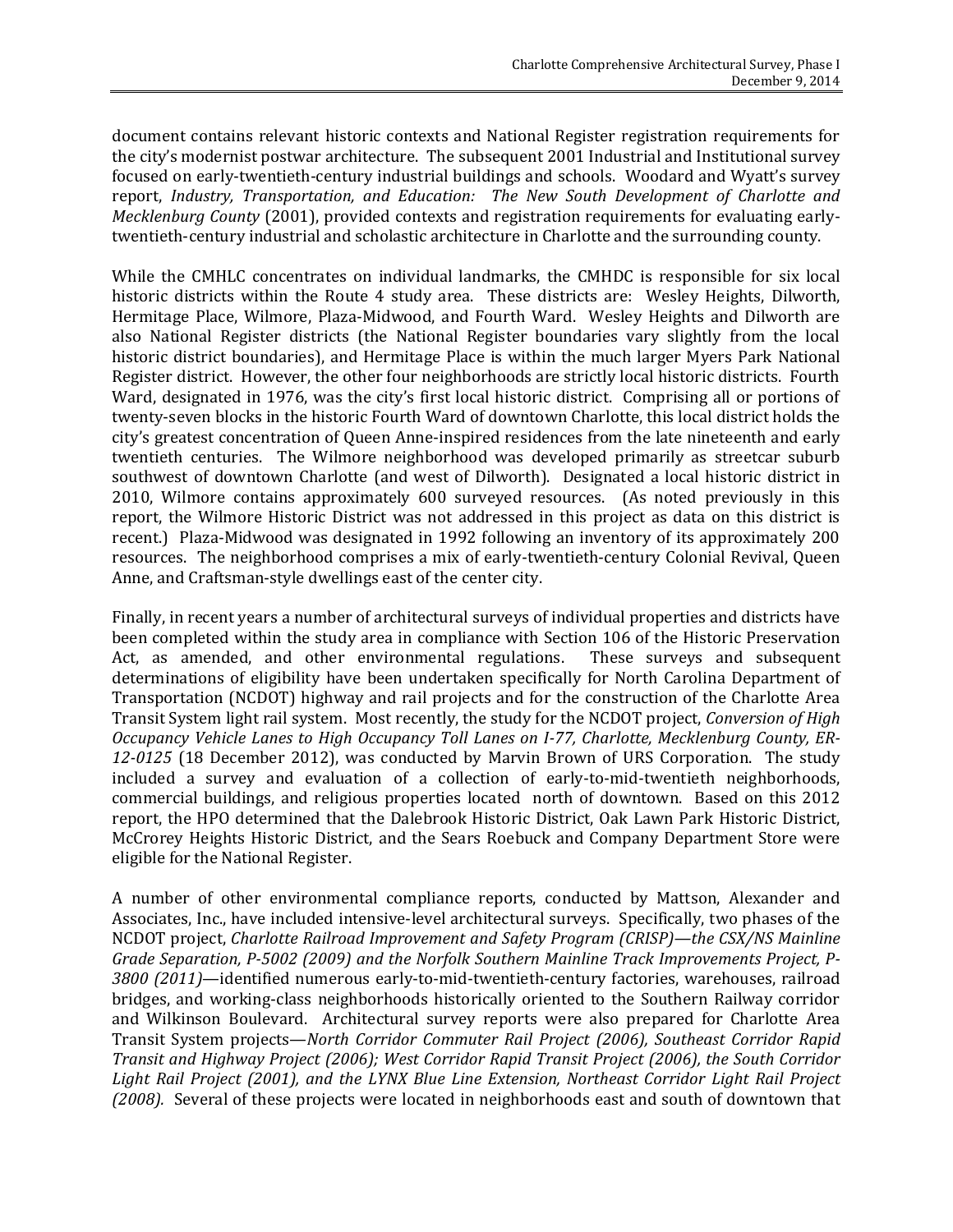encompassed portions of streetcar suburbs and postwar subdivisions, as well as twentieth-century commercial, industrial, and institutional buildings.

## **III. Charlotte Since the 1970s: Summary of Survey Findings**

#### **Introduction**

Charlotte's Route 4 radius—the study area for this reconnaissance-level architectural survey roughly encompasses the city's historic center, its surrounding streetcar suburbs, and the adjacent subdivisions that had emerged by the mid-twentieth century. In common with the entire Charlotte metropolitan area, these sections have witnessed dramatic change since the beginning of HPO architectural surveys in the 1970s. By then, Charlotte, like many cities in the Southern Piedmont, was struggling with the sharp decline of the textile industry. However, since the 1970s, the city has been transformed into the second largest banking center in the United States, behind only New York City. The population of Charlotte has more than doubled, from 315,474 in 1980 to 775,202 in 2013. Since 2000, approximately 30,000 newcomers have arrived in Charlotte annually. By the early twenty-first century, through mergers and acquisitions, Charlotte-based Bank of America and Wachovia (acquired by Wells Fargo in 2008) were the city's major employers and engines for economic expansion. Other sectors of the local economy also boomed in these years. Duke Energy, with headquarters in Charlotte, is the nation's largest electric holding company, and Charlotte-Douglas International Airport was ranked the fastest growing airport in the country in 2007. Seven Fortune 500 companies now have headquarters in Charlotte.

Many of the center city's major buildings, among them Bank of American Stadium, Bank of America Corporate Center, and the Duke Energy Center, have arisen in the last twenty years. The light rail line that runs from downtown to the city's southern subdivisions opened in 2007 and has been an unqualified success. This rail line has spurred adjacent, high-density, residential and commercial investment through the historic Dilworth neighborhood and other blocks farther south of downtown. Simultaneously, modern sprawling suburban-style growth and large retail malls at certain highway exits have replaced former farmland on all sides of the center city. Today, amidst Charlotte's unprecedented growth, the center city and surrounding neighborhoods included in this Phase I Reconnaissance Survey are experiencing both development pressure and historic preservation efforts. All the existing National Register and local historic districts are facing the challenges of gentrification. Also significantly, historically important neighborhoods without historic designations, such as Lockwood along North Graham Street, and the African American communities of Cherry, Washington Heights, and Biddleville, are threatened by demolitions and new construction.

#### Phase I Reconnaissance Survey Update Results

Within the Route 4 corridor study area, changes to previously surveyed historic resources have varied, reflecting the social, cultural, and economic geographies of the neighborhoods. The principal investigators updated the existing survey database for 432 previously surveyed resources, including individual buildings and historic district and neighborhoods/subdivisions. The principal investigators also completed reconnaissance-level surveys for twenty-four additional resources newly identified for survey. Twenty-one of the newly identified resources are primarily neighborhoods or subdivisions built prior to 1970.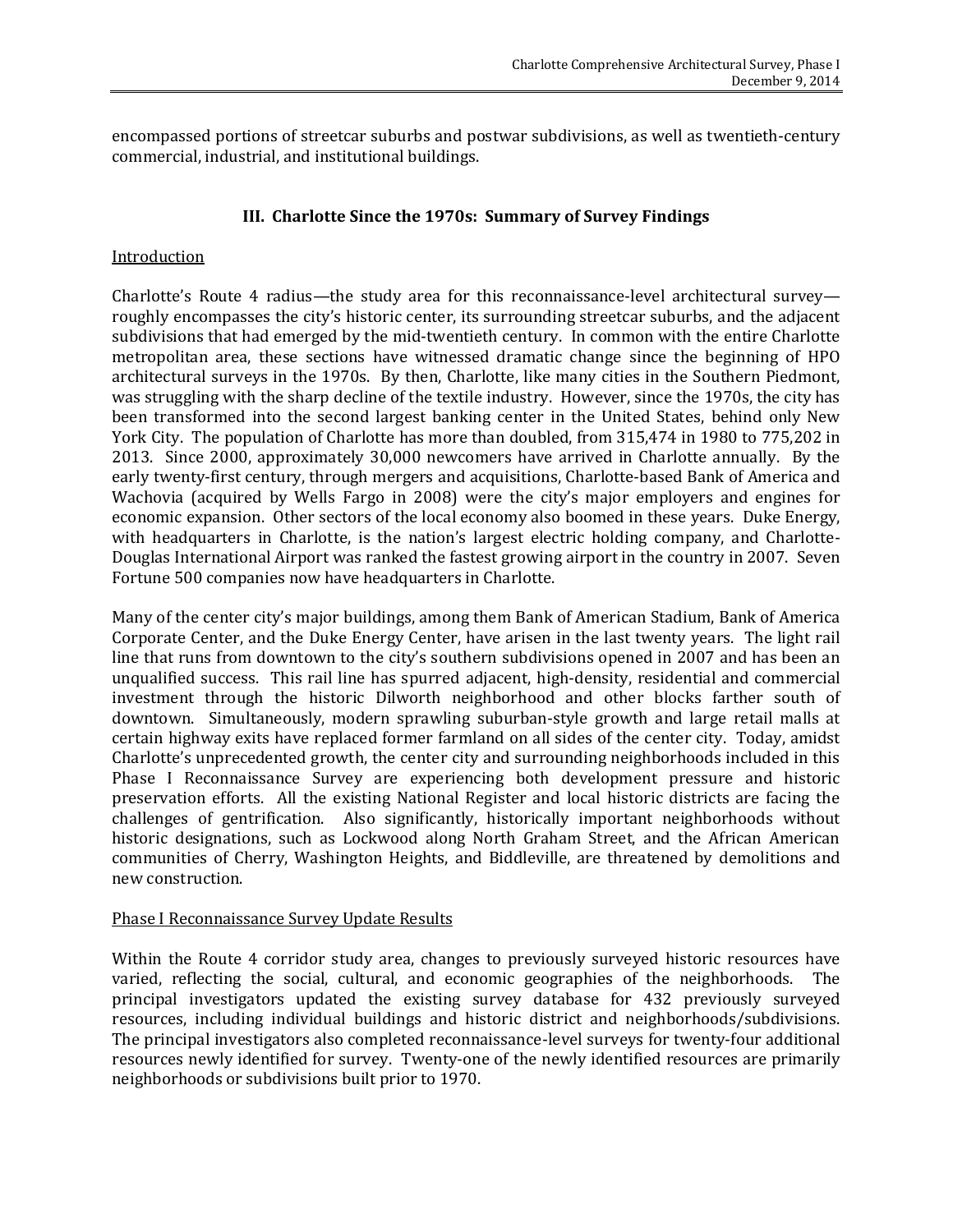The most significant results from the reconnaissance survey of individual properties are as follows:

- 1. Previously surveyed properties that have been demolished: 101
- 2. Previously surveyed properties that have deteriorated or have been altered significantly: 56
- 3. Previously surveyed properties that have remained unchanged or were improved: 266

The data also show that previously surveyed, individually designated historic resources have changed little since the original surveys. The reasons appear to be clear. These resources mostly include either National Register properties, which typically benefit from owner and public support as well as from preservation tax credits for renovations, or they are local historic landmarks which also benefit private and public support as well as formal design review. Moreover, other previously surveyed individual properties have been inventoried in recent years and have thus not changed significantly since being surveyed. Similarly, the recently surveyed neighborhood/subdivisions have also changed little.

By contrast, many of the city's nine historic districts have undergone significant alterations since their listings in the National Register or designations as local historic districts. However, it should be noted that all but one (Wilmore) were inventoried more than twenty years ago. The major changes to each historic district are summarized below. Fields maps and written summaries noting these and other changes are included in the HPO survey files:

**1. Fourth Ward Historic District** (Locally Designated 1976) has changed dramatically in recent decades. Located in the center city, Fourth Ward developed after the Civil War as a premier residential neighborhood in proximity to workplaces and stores. The area was revitalized in the 1970s and became the city's first historic district in 1976. Since the 1980s, the area's convenient downtown location has attracted waves of new, high-rise commercial and residential developments. Of the approximately twenty-seven blocks within the boundaries of the historic district, only a core of four residential blocks appear to have sufficient architectural integrity to warrant local historic district designation. This area includes the 500 and 600 blocks of North Pine Street, the 300 block of West Ninth Street, the 300 block of West Eighth Street, and a portion of the 400 block of North Poplar Street.

**2. Myers Park Historic District** (National Register 1987) developed as the city's finest, planned streetcar suburb of the early twentieth century. The expansive neighborhood is characterized by winding, embowered streets lined with grand, revival-style residences on broad lots. Since its 1987 National Register listing, Myers Park has attracted much new residential and commercial construction. Throughout the district, large houses as well as apartment buildings and condominium complexes have appeared on formerly vacant parcels or have replaced smaller dwellings. This is especially evident around the northern and southern boundaries of the district. On the north side, along the 200 block of South Colonial Avenue and the 200-300 blocks of Lillington Avenue, apartment buildings and office buildings have replaced dwellings that were contributing resources. Around the southern boundary, large-scale, multiple-family construction has transformed the west side of the 2200-2400 blocks of Selwyn Avenue and the east side of the 2200-2300 blocks of Roswell Avenue. Both of these areas originally included blocks of dwellings that were contributing resources. Therefore, the principal investigators recommend a reevaluation of the National Register boundaries in these northern and southern sections.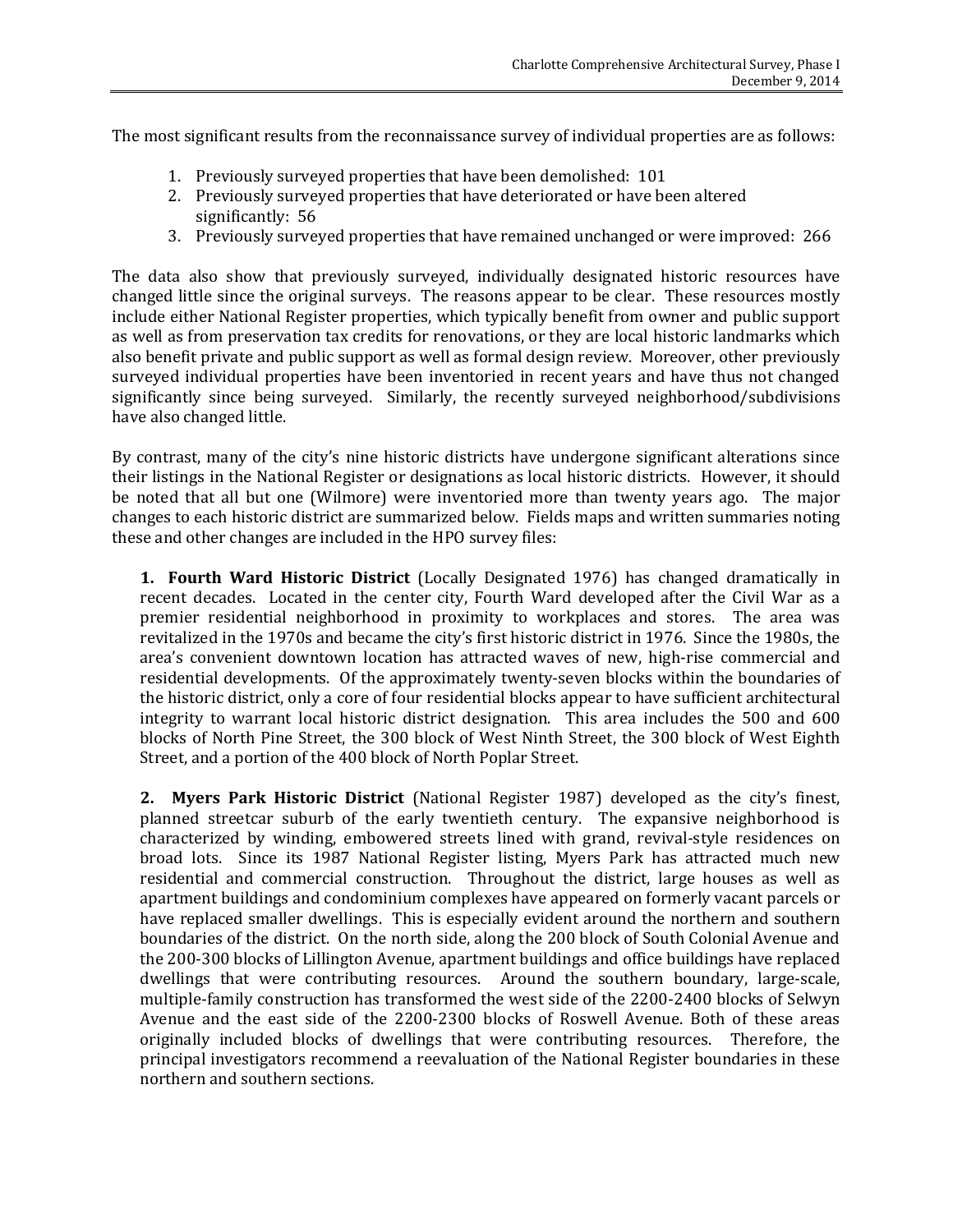The principal investigators also propose that the end of the period of significance for the historic district be extended to from the listed end date of 1943 to 1964 (the current fifty-year cut-off date). The historic district contains numerous, well-preserved houses erected between 1944 and 1964 that could contribute to the historic district. They include two-story, Colonial Revival residences as well as some ranch-style and modernist dwellings. Many of these houses stand along Queens Road West and nearby Wellesley, Bucknell, Princeton, Hastings, and Radcliffe streets. These resources are now non-contributing resources solely because they were built after the period of significance specified in the National Register nomination.

**3. Hermitage Court Historic District** (Locally Designated 2006) is located within the Myers Parks National Register Historic District. Three blocks long, this residential street features original stone gateways. The principal investigators found little change to Hermitage Court since its 2006 designation and do not recommend any boundary modifications.

**4. Dilworth Historic District** (Locally Designated 1983; National Register 1987) began in the 1890s as the city's first streetcar suburb. The district is marked by a variety of bungalows, historic revival dwellings, and 1920s quadraplexes. Dilworth remains largely intact although the boundaries of the historic district have been compromised in certain areas by new construction. Particularly near South Boulevard, the higher density zoning associated with the light rail has led to the replacement of a number of single-family houses with high-density multiple-family complexes. The northwest side of Euclid Avenue, southwest of Tremont, now contains a new multiple-family development. In addition, most of the northwest boundary of the district could be revised eastward to follow Cleveland Avenue. A second multiple-family complex, Dilworth Crescent, is found on the former Temple Israel site, in the block defined by Dilworth Road West, Mount Vernon Avenue, Morehead Avenue, and Lexington Avenue. Here, the boundary could be revised to exclude most of this block.

Dispersed throughout the district are also new, often large, single-family houses that have replaced smaller, single and multiple-family housing as land values in Dilworth have risen in the past few decades. Some of these replace noncontributing houses that were built after World War II, but the scale and size of the new construction alters the character of the historic district. Commercial businesses and professional offices are found along East Boulevard, occupying contributing houses and apartment buildings or low-scale commercial buildings. Some of these were extant at the time of the nomination, but others have been built in recent years. Despite these changes, the historic district retains, at present, its overall integrity. However, if the current pattern and pace of new construction and major additions continue, then the status of Dilworth Historic District will be in jeopardy, and the district's present boundaries will require major modifications.

The principal investigators propose that the end of the period of significance for the historic district be extended to from the listed date of 1941 to 1964. The historic district contains numerous, well-preserved houses erected between 1941 and 1964, including two-story Colonial Revival residences as well as some ranch-style and modernist dwellings. Most are interspersed in the district, and many of these resources are now non-contributing only because they were built after the period of significance stated in the National Register nomination. The local historic district boundary encompasses areas where postwar houses are concentrated, such as Belgrave Place, the east and west ends of Berkeley Avenue, the west ends of Mount Vernon and Templeton avenues, as well as a section of Charlotte Drive. Thus, the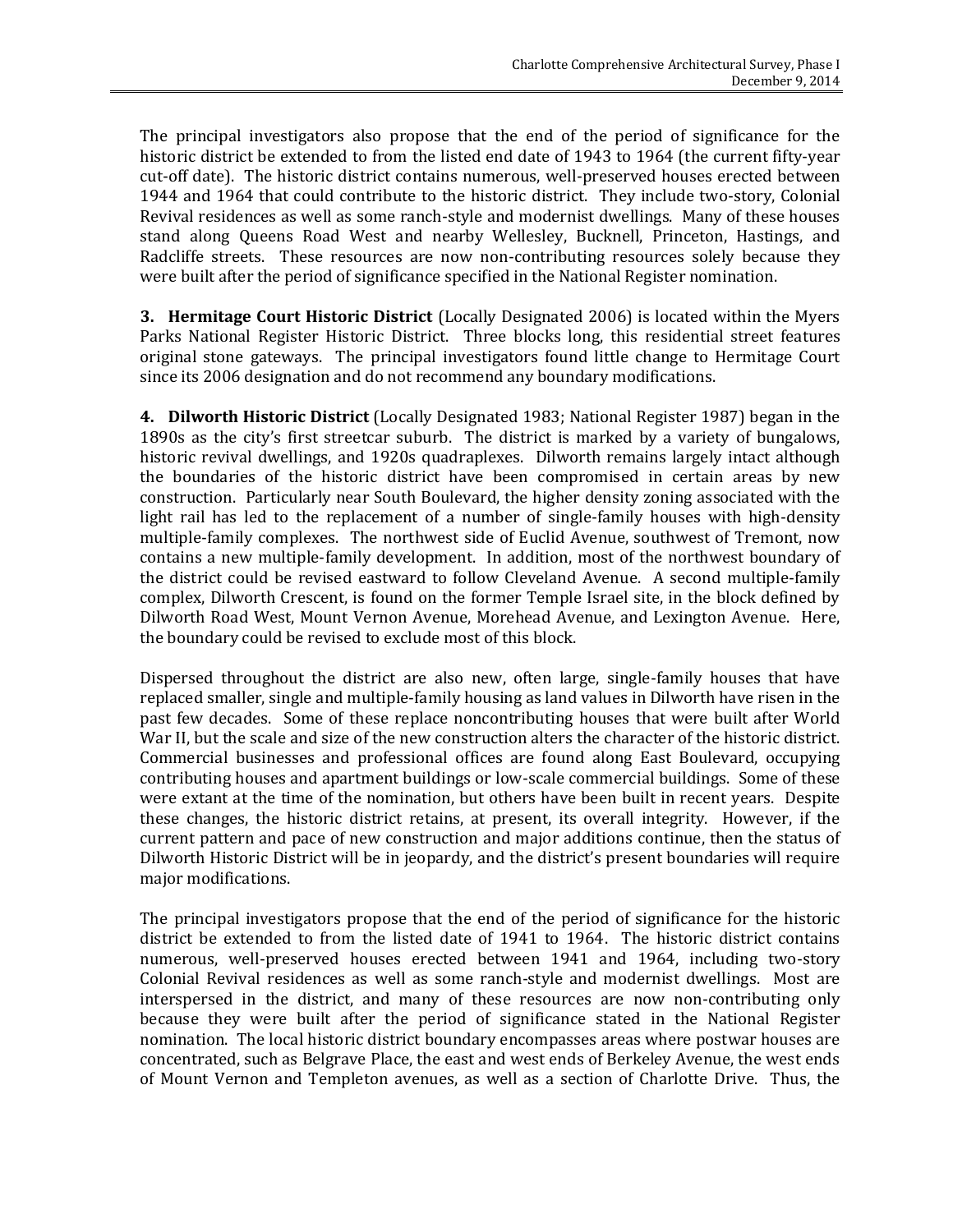National Register boundary could be revised to correspond to the local boundary if the period of significance were brought up to 1964.

**5. Elizabeth Historic District** (National Register 1987) was Charlotte's second streetcar suburb and incorporates five separate subdivisions. As with Dilworth, the large neighborhood includes a blend of popular early-twentieth-century residential styles and types, including Colonial Revival; Craftsman style; and boxy quadraplexes with simple classical elements.

The Elizabeth Historic District remains largely intact although in certain locations the boundaries of the historic district have been compromised by new construction. Independence Boulevard was constructed through the neighborhood in the 1950s, and at the time of the National Register listing, Independence was an at-grade route that cut the historic district into two unequal portions. The smaller section of the district lies north of Independence. More recently, Independence has been made a grade-separated expressway with limited access between the two sections of the historic district.

In the northern section, the blocks between Hawthorne Lane and Lamar Avenue have been redeveloped with multiple-story apartment complexes, and a smaller, modern multi-family complex sits on the west side of Hawthorne at Independence. It is recommended that that the boundary in this area be moved west to Hawthorne Lane to exclude the redeveloped blocks. Otherwise, the historic district boundary in the northern section appears intact.

The southern section also contains a small, multiple-family development built in the 1990s between Hawthorne Lane and Oakland Avenue along the border with Independence. Other losses have occurred across from Presbyterian Hospital on East Fifth Street where office buildings have been erected as part of the hospital expansion. The boundaries could be reduced in this area along East Fifth. Seventh Street, which forms a spine through the southern portion of the district, had become largely a commercial strip by the time the nomination was prepared with offices and retail operations occupying the houses that lined the street. A few of these houses have been lost, notably in the block between Clement and Pecan avenues. Otherwise, the boundaries remain intact even though new houses are now interspersed through the district as larger replacements for earlier dwellings. In addition to new construction, a number of bungalows have had large additions and alterations. Nevertheless, the historic district overall retains sufficient integrity for National Register eligibility.

**6. Plaza-Midwood Historic District** (Locally Designated 1992) contains several early subdivisions that were platted and developed in the 1910s and 1920s. The main corridor is the Plaza, a tree-shaded boulevard lined primarily with a variety of one- and two-story, Craftsmanstyle and Colonial Revival dwellings. The principal investigators found that the historic district is substantially intact with architecturally sensitive remodeling and infill resulting from the formal design review process required for local historic districts. The principal investigators suggest that an expansion of the district's southern boundary be explored in a later, intensivelevel phase of the Charlotte survey to include the neighborhood's small, one-block commercial core along Central Avenue, between Pecan and Thomas avenues. This area was determined eligible as the Central Avenue Commercial District in 2006, and the rest of the area was placed on the Study List in 1998.

Other possible boundary expansions could include a post-World War II superblock residential complex at the junction of Pecan Avenue and Kensington Drive, the inclusion of the north sides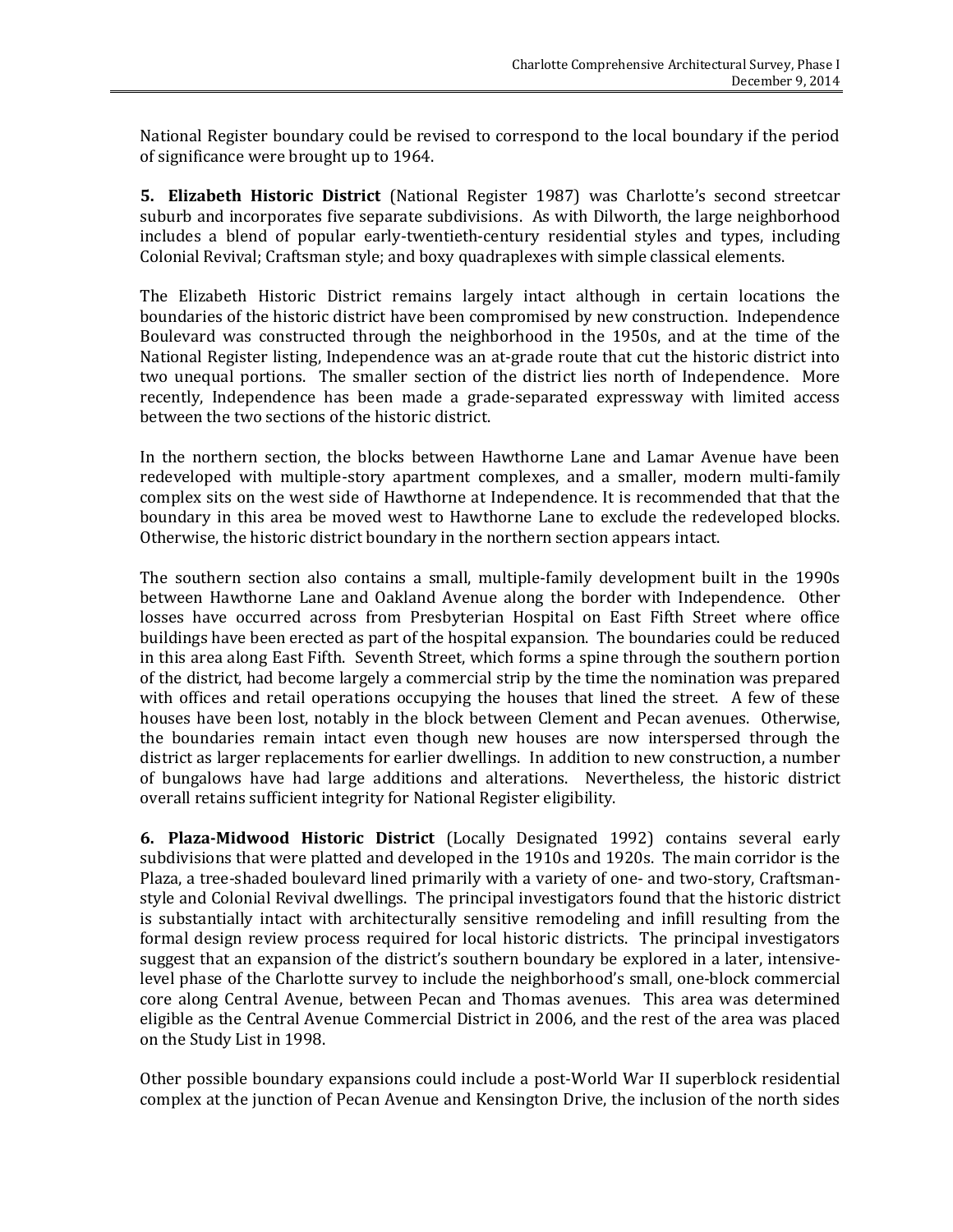of the 1700 and 1800 blocks of Belvedere Avenue (east of the Plaza), and the entire length of Nassau Street just east of the Plaza. Though interspersed with modern construction and some extensively altered dwellings, Nassau Street includes a variety of early-twentieth-century bungalows and historical revival-style dwellings that may warrant inclusion in the local historic district. However, the expansive Plaza-Midwood Study List Historic District, which extends eastward to Club Road and northward to Midwood Neighborhood Park, has been heavily altered with modern residential construction in the last decade and no longer retains its integrity.

**7. Wesley Heights Historic District** (National Register 1995; Locally Designated 1995) developed primarily in the 1920s and is characterized by the popular architectural designs of the post-World War I period, notably varieties of frame and red-brick bungalows. The principal investigators found that the historic district is substantially intact with architecturally sensitive renovations and infill resulting from the design review process of the Charlotte Historic District Commission.

**8. North Charlotte Historic District** (National Register 1990) comprises the city's major textile-mill district which boomed in the early decades of the twentieth century. The district includes rail-oriented cotton mills as well as associated mill villages and a commercial core on North Davidson Street. Now popularly known as "NoDa" (for North Davidson Street), much of the historic district has witnessed extensive new construction and remodeling. The principal investigators recommend that the National Register boundaries be reduced to reflect the demolition of contributing resources and new construction along North Davidson Street. A proposed reduced historic district would focus on the Highland Park No. 3 mill and its adjacent mill village oriented to North Davidson Street around the southern side of the current historic district.

**9. Pharrsdale Historic District (National Register 2002)** developed between the 1920s and early 1960s as a residential subdivision on the southern edge of the Eastover neighborhood. Colonial Revival and Tudor Revival dwellings characterize the district. The historic district has not changed significantly since the 2002 listing, and no changes to the boundaries are proposed. However, it is recommended that the end of the period of significance be extended to from the listed date of 1951 to 1964 (the current fifty-year cut-off date). The historic district contains approximately twenty well-preserved, primarily Colonial Revival residences along Biltmore Drive, Providence Road, and Scotland Avenue erected between 1952 and 1964. These resources are now non-contributing resources purely because they were built after the period of significance.

## Phase I Reconnaissance Survey Results for New Survey

The examination of resources which were not previously in the survey database consisted of the reconnaissance-level inventory of twenty-one neighborhoods/subdivisions. They are listed below.

- 1. Biddleville (MK3325)
- 2. Clanton Park (MK3326)
- 3. Scotland Hills (Revolution Park) (MK3327)
- 4. West Boulevard Subdivision (Revolution Park) (MK3328)
- 5. Washington Heights (MK3329)
- 6. Lockwood (MK3330)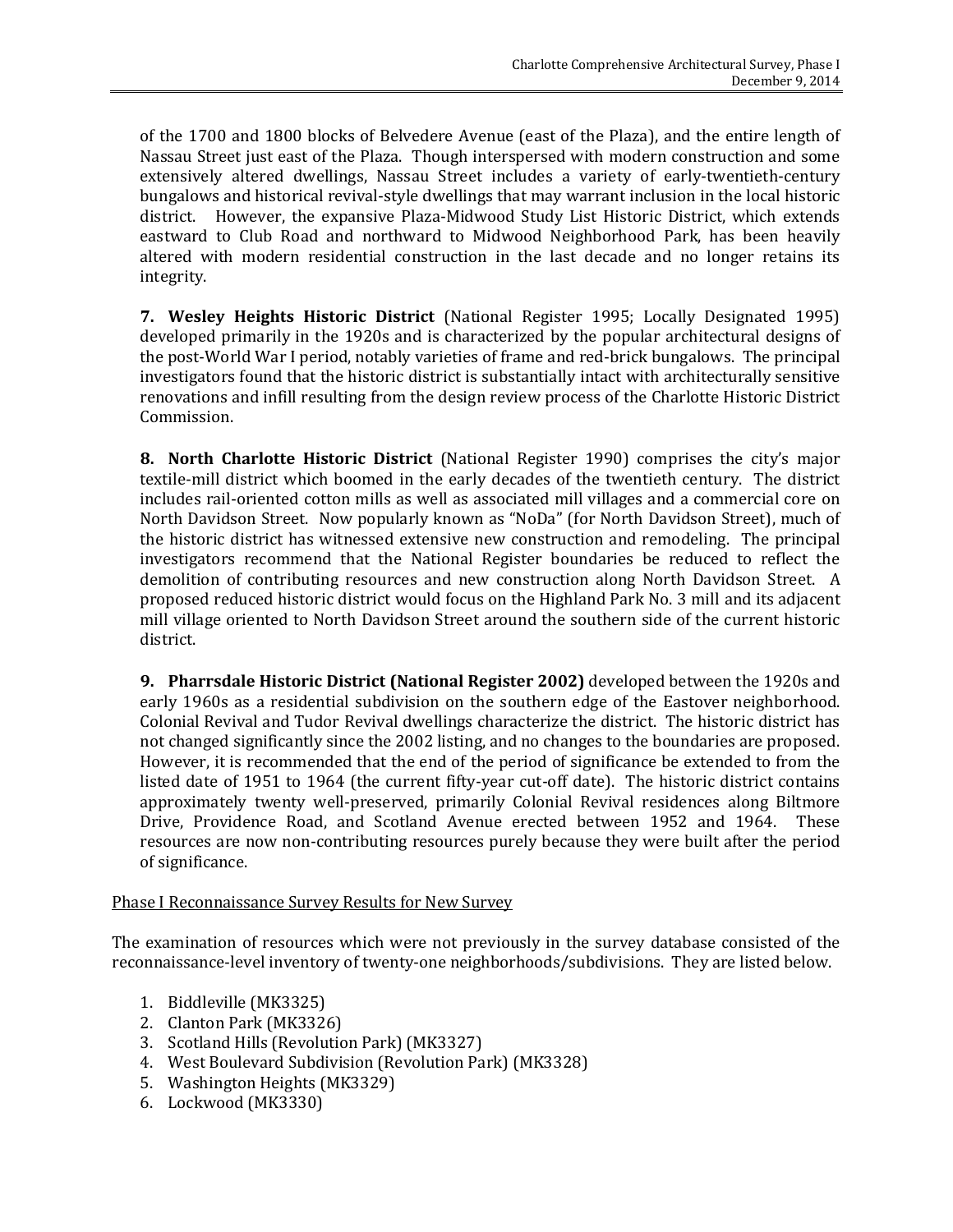- 7. Barringer Woods (MK3331)
- 8. Edgebrook (MK3332)
- 9. Rollingwood (MK3333)
- 10. Marsh Estates (MK3334)
- 11. Regal Heights (MK3335)
- 12. Dixie Manor (MK3336)
- 13. Country Club Heights (MK3337)
- 14. Belmont-Villa Heights (MK3328)
- 15. Brookfield (MK3339)
- 16. Westmont (MK3340)
- 17. Country Club Hills (MK3341)
- 18. Commonwealth Park (MK3342)
- 19. Oakhurst Heights (MK3343)
- 20. Plaza Hills (MK3344)
- 21. Plaza Acres (MK3345)

Most of these neighborhoods/subdivisions were recommended for new survey by John Howard, Director of the Charlotte Historic Districts Commission and local coordinator for this project. They were proposed for survey because they include some of the most intact and representative postwar subdivisions within the Route 4 study area. Many are subdivisions that illustrate suburban growth around the entire periphery of the city after World War II as well as several neighborhoods that took shape during the late nineteenth and early twentieth centuries. Both historically African American and white neighborhoods are represented as well as neighborhoods that illustrate various socio-economic classes. The principal investigators surveyed all the historically black communities, but because of the volume of postwar residential construction within the Route 4 study area, the surveyed subdivisions represent only a sampling of the total number. The survey of these subdivisions required online research into deeds and plat maps to identify the major developers as well as the original names and boundaries of postwar neighborhoods. The narrative summaries for these subdivisions in the survey database addressed both historical and architectural contexts. The field work and research for the neighborhoods/subdivisions exceeded the level of effort required for the new survey of individual properties and thus limited the total number of resources inventoried.

Several of the newly surveyed postwar neighborhoods are notable, including Country Club Heights, a postwar subdivision that contains well-preserved and fine examples of ranch-style and Modernist dwellings in a planned, landscaped setting. Barringer Woods, Edgebrook, Rollingwood, Commonwealth Park/Oakhurst, Plaza Acres, Regal Heights, and Country Club Hills also contain versions of the popular postwar styles along tree-shaded curvilinear streets. University Park, a previously surveyed subdivision, stands out as an African American neighborhood that developed around West Charlotte High School.

#### Recommendations for Further Study

The Route 4 study area still contains numerous other postwar subdivisions that have not been surveyed to date. Reflecting Charlotte's dramatic population growth and suburban expansion on the west, east, and south sides between the late 1940s and early 1960s, these neighborhoods are located mainly west of Clanton Road and north of West Boulevard (west), along the Plaza, Central Avenue, and Monroe Road near Eastway Drive (east), and around East Woodlawn and Scaleybark roads (south). As with the surveyed postwar subdivisions, these areas are filled with ranch houses,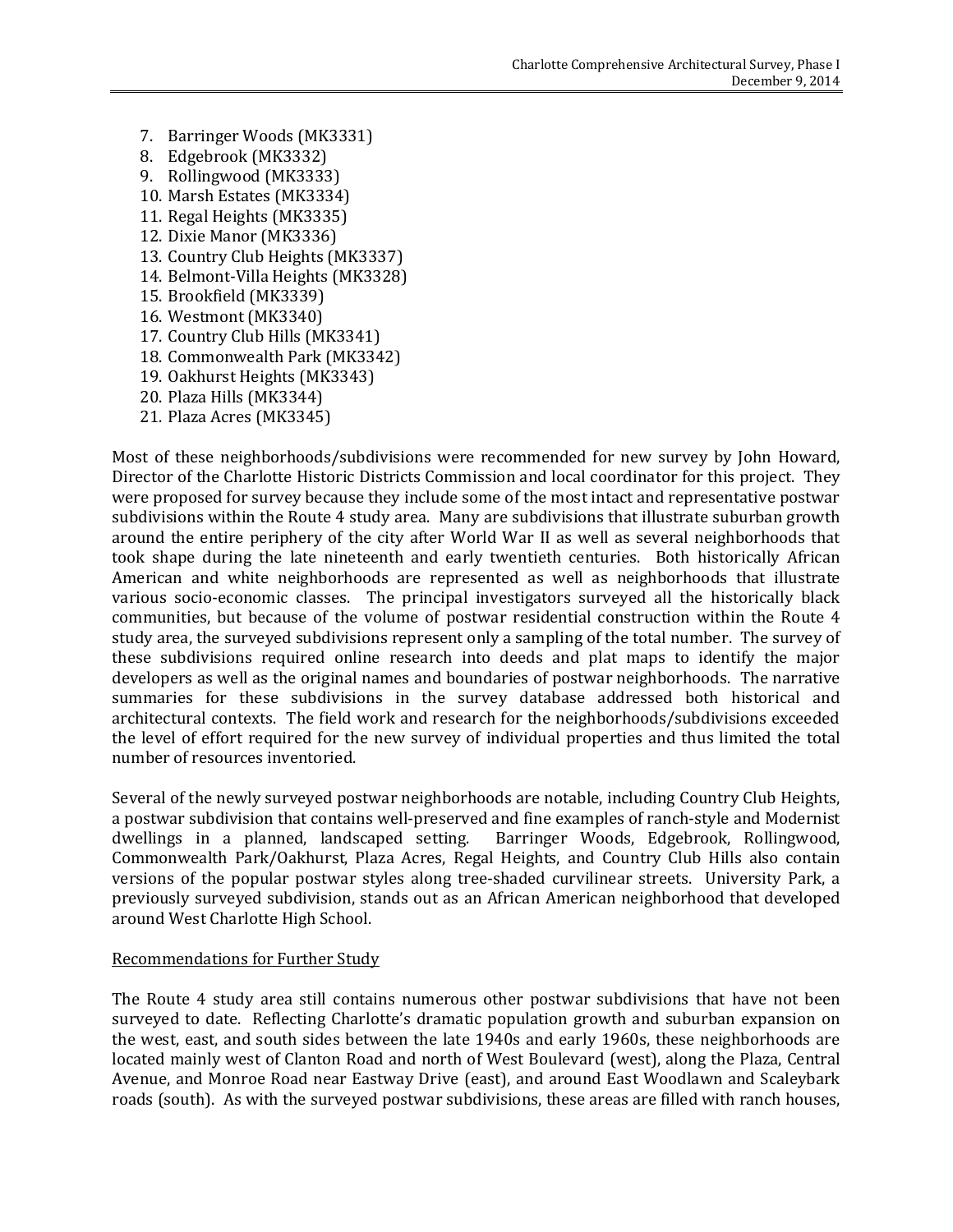Minimal Traditional dwellings, and smaller numbers of Modernist-inspired residence. These subdivisions were probably developed by the city's major postwar developers—John Crosland, Charles Ervin, Lex Marsh, Jr., and C.D. Spengler Some are contiguous developments, erected about the same time and by the same builder with similar house designs and plats. Several are African American subdivisions, including University Park. Because of the number and similarity of these postwar subdivisions, the principal investigators recommend strongly the development of a historic context for postwar suburban development in Charlotte. This context would help direct a systematic field survey of postwar neighborhoods as well as provide a comparative framework for assessing the significance of the various subdivisions.

In addition to a survey of postwar suburban development within Route 4, the principal investigators recommend the following early-twentieth-century neighborhoods for further investigation and possible Study List designation: Lockwood; Biddleville; Washington Heights; and Belmont-Villa Heights. Both Biddleville and Washington Heights were historically African American communities while Belmont-Villa Heights was Charlotte's largest, early-twentiethcentury, working-class neighborhood. Lockwood was also a working-class neighborhood for whites that was developed north of downtown between the 1920s and 1950s.

Individual properties recommended for intensive-level survey, and possible Study List designation, represent a range of architectural styles and building types reflecting Charlotte's development through the first half of the twentieth century. These resources include Neoclassical Revival downtown commercial buildings, roadside drive-in restaurants and gas stations, African American churches, modernist commercial development and churches, postwar apartments, sophisticated revival-style residences and churches, and expansive industrial buildings. They are listed below:

| MK0038 | Court Arcade                          |
|--------|---------------------------------------|
| MK0052 | St. Peter's Catholic Church Parsonage |
| MK0163 | Pure Oil Station**                    |
| MK0167 | Joseph Gullick House                  |
| MK0176 | Myers Chapel AME Zion Church          |
| MK1701 | Dairy Queen Building                  |
| MK1777 | Bar-B-Que King Drive-In               |
| MK1781 | South 21 Drive-In**                   |
| MK1802 | Barnhardt Manufacturing Building      |
| MK2110 | <b>Scotland Colony Apartments</b>     |
| MK2127 | <b>Western Electric Building</b>      |
| MK2142 | Park Terrace Theater                  |
| MK2144 | Kimberlee Apartments**                |
| MK2146 | Radio Center Apartments and Offices   |
| MK2160 | Mouzon Methodist Church               |
| MK2163 | Double Oaks Elementary School**       |
| MK2167 | Selwyn Elementary School              |
| MK2188 | J. N. Pease Associates Building**     |
| MK2198 | <b>Plaza Terrace Apartments</b>       |

\*\* These properties are already on the Study List, but should be examined further for possible nomination to the National Register.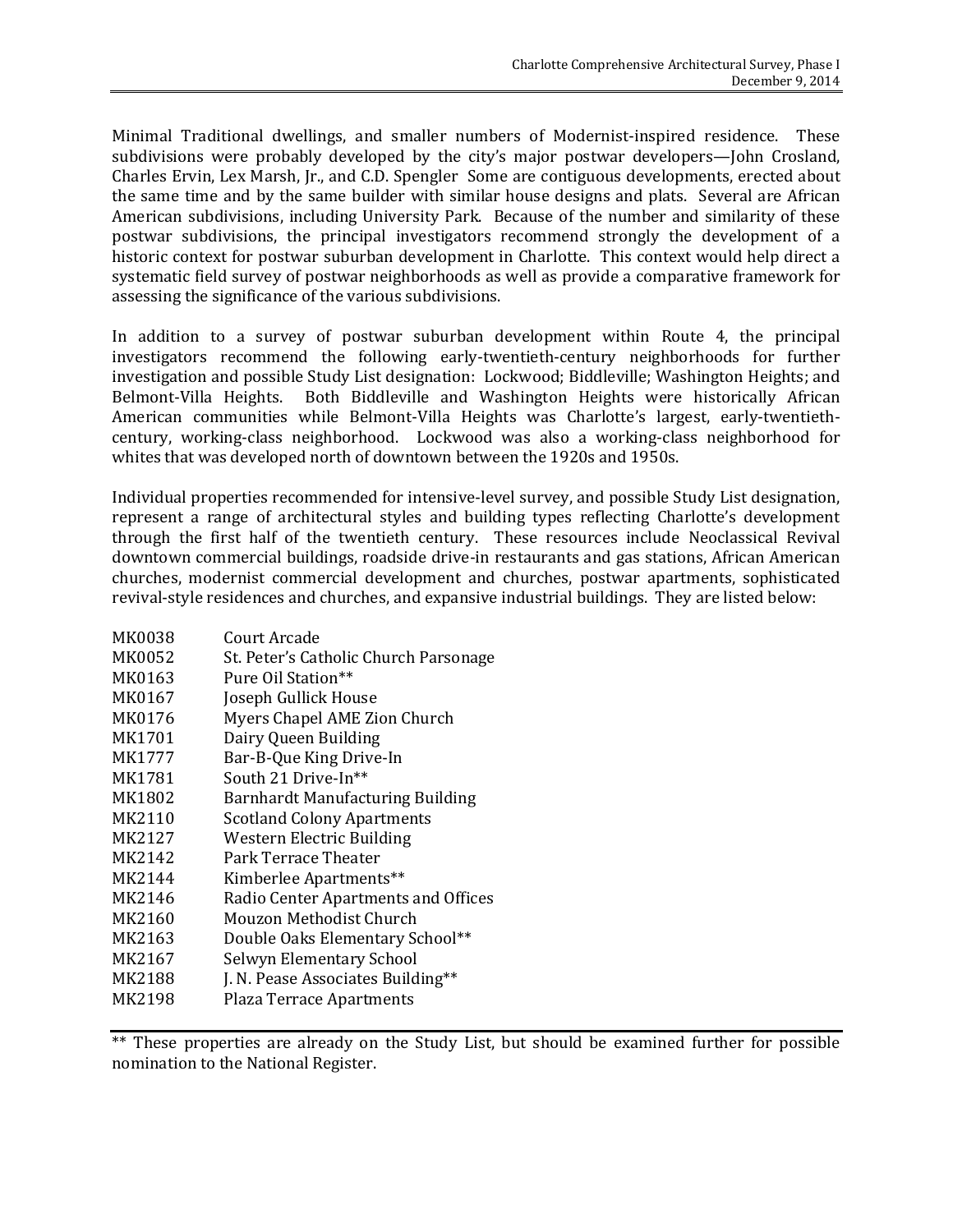There are seven historic districts within Route 4 that were determined eligible for the National Register through environmental compliance projects. Listed below, they are also recommended for intensive-level survey to ascertain whether they should be added to the Study List:

| MK3209 | West Morehead Street Industrial Historic District (DOE 2006) |
|--------|--------------------------------------------------------------|
| MK3220 | Oaklawn Park Historic District (DOE 2012)                    |
| MK3221 | McCrorey Heights (DOE 2012)                                  |
| MK3222 | Double Oaks/Genesis Park Historic District (DOE 2012)        |
| MK3270 | Griffith Street Industrial Historic District (DOE 2001)      |
| MK3268 | North Graham Street Industrial Historic District (DOE 2006)  |

#### Additional Recommendations

In addition to revisiting previously surveyed resources and conducting new surveys of selected neighborhoods/subdivisions, this Phase I study also revealed areas within the Route 4 study area that have received little attention in previous architectural inventories of Charlotte. Of note is west Charlotte around Rozelle Ferry Road, Tuckasegee Road, and Freedom Drive. This area is partially located within the Route 4 radius, but also extends westward, past I-85. In contrast to the northern, southern, and eastern outskirts of the city, which developed after World War II, portions of this western area took shape during the early twentieth century. Served by historic roadways (Rozelle Ferry and Tuckasegee roads), as well as both the Southern and the Piedmont and Northern railways, this area grew up as an industrial area with textile mills, houses for mill workers, and a variety of factories and warehouses. The principal investigators recommend that, in consultation with the HPO staff and John Howard of the Charlotte Historic Districts Commission, this area be examined during the Phase II architectural survey.

Finally, two properties stand out for their significance, and the principal investigators recommend that the Charlotte Auditorium and Coliseum (MK1779), a Study List property and local landmark, and the Ford Motor Company (MK2206) be examined further to determine whether they possess statewide significance.

Designed by Odell & Associates, the Charlotte Coliseum was the largest free-span dome in the world at the time it was built in 1955. The coliseum was a remarkable engineering and architectural feat, and despite renovation ca. 1990, the resource remains largely intact and in good condition.

The 1925 Ford assembly plant has an exceptional history. The facility was the largest Ford factory in the South and was constructed as part of Henry Ford's short-lived scheme to decentralize automobile production in the U.S. The complex is also significant as the work of nationally renowned architect, Albert Kahn, whose Detroit-based office undertook numerous commissions for the automobile manufacturers. For Ford, Kahn designed both Ford's revolutionary Highland Park plant (1909), where assembly line production was perfected, and the vast River Rouge Complex (1917-1928), the largest manufacturing complex in the United States when constructed. By the late 1930s, Kahn's architectural firm was responsible for 20 percent of all architect-designed factories in the United States. Along with Ford's other regional assembly plants, the Statesville Avenue plant in Charlotte was closed in the early 1930s.

In addition to its significance as the work of Albert Kahn, the plant has military importance. During World War II, the complex was used as the Quartermaster Depot by the US Army and played an important role in the war effort by processing and distributing supplies and repatriating war dead.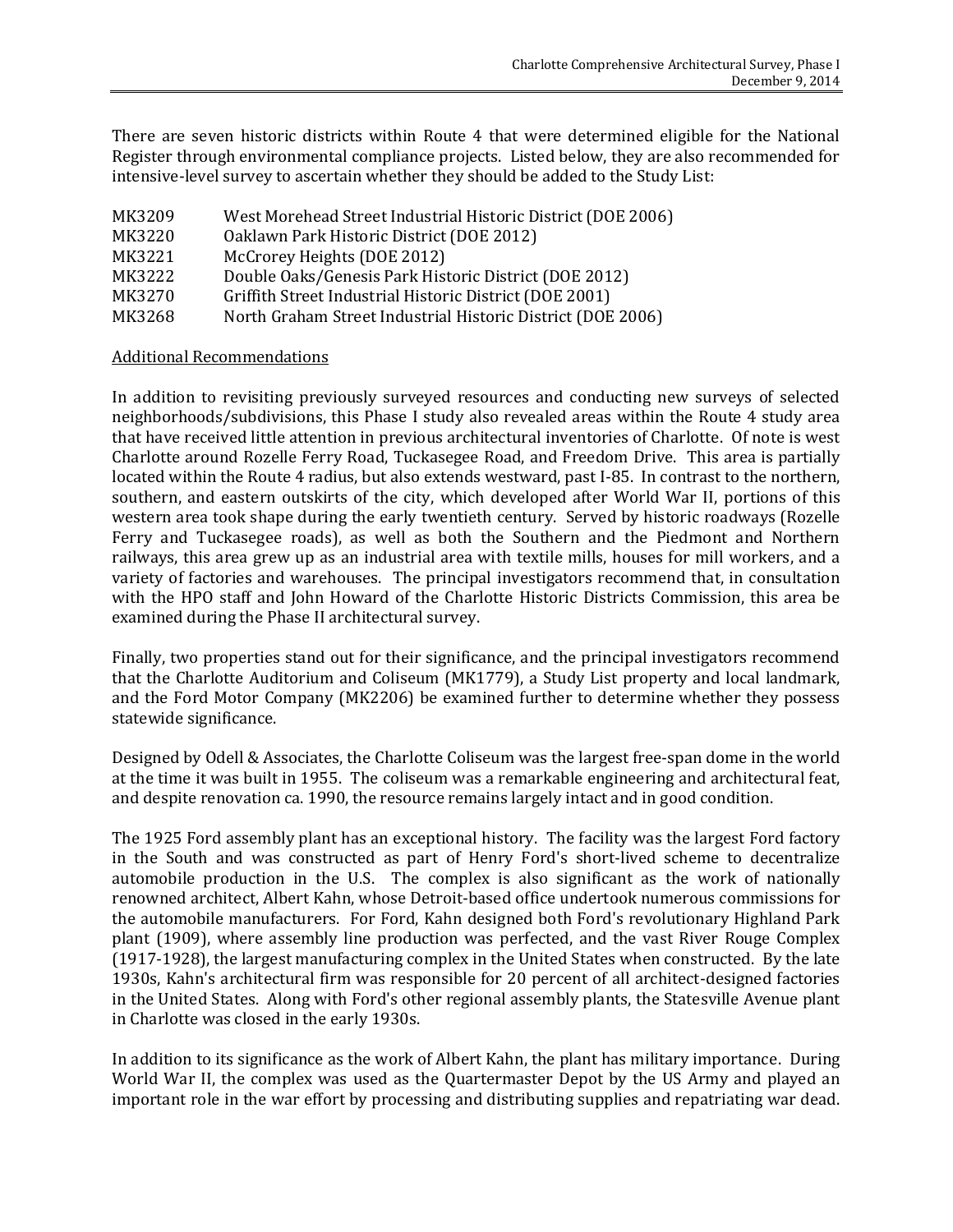More importantly, the complex was also one of two plants in the United States that manufactured missiles for the Nike Program and the only one making the Nike Hercules. The Charlotte Army Missile Plant and its local civilian employees played a major role in the national defense of this country during the Cold War. The property is one of the most architecturally and historically important industrial complexes remaining in Mecklenburg County.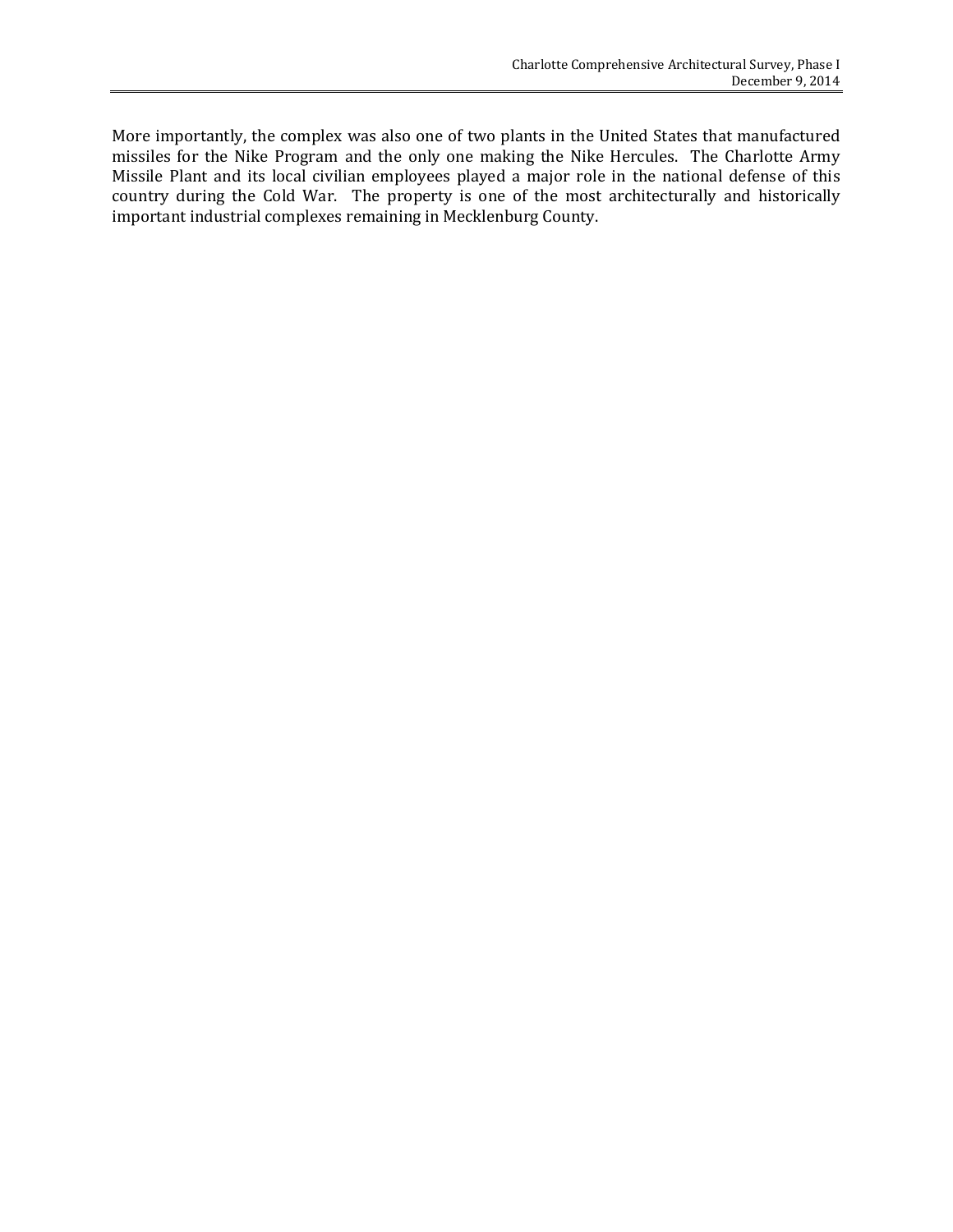## **IV. Bibliography**

- Black, Allison Harris. *Elizabeth Historic District (Charlotte, NC) National Register Nomination*. North Carolina State Historic Preservation Office, Raleigh, 1987.
- Brown, Marvin (URS Corp.). *Historic Architectural Survey Report: Conversion of High Occupancy Vehicle Lanes to High Occupancy Toll Lanes on I-77, Charlotte, Mecklenburg County, ER-12- 0125.* Prepared for the North Carolina Department of Transportation, Highway Division, Raleigh, 2012.
- Charlotte-Mecklenburg Historic Landmarks Commission. Survey and Research Reports, 1973- 2013. Charlotte. [http://www.cmhpf.org/homehistoricproperties.](http://www.cmhpf.org/homehistoricproperties)
- *Fourth Ward Historic District (Charlotte, NC).* Charlotte Historic District Commission, Charlotte, 1976.<http://charmeck.org/city/charlotte/planning/HistoricDistricts>
- Francis, David. "Anatomy of a Boomtown: The Real Story Behind the Rise of Charlotte." [www.atlanticcities.com.](http://www.atlanticcities.com/) September 4, 2012.
- -----. "Can Charlotte Rise Again?" [www.atlanticcities.com.](http://www.atlanticcities.com/) September 6, 2012.
- *Gatza, Mary Beth. Wesley Heights Historic District (Charlotte, NC) National Register Nomination*. North Carolina State Historic Preservation Office, Raleigh, 1995.
- -----. *Dilworth Historic District National Register Boundary Expansion (Charlotte, NC).* North Carolina State Historic Preservation Office, Raleigh, 2000.
- -----. *Pharrsdale Historic District (Charlotte, NC) National Register Nomination*. North Carolina State Historic Preservation Office, Raleigh, 2002.
- Hanchett, Thomas W. *Myers Park Historic District (Charlotte, NC) National Register Nomination*. North Carolina State Historic Preservation Office, Raleigh, 1987.
- *Hermitage Court Historic District (Charlotte, NC).* Charlotte Historic District Commission, Charlotte, 2006.<http://charmeck.org/city/charlotte/planning/HistoricDistricts>
- Mattson, Alexander and Associates, Inc. *Phase II Historic Architectural Resources Report. North Corridor Commuter Rail Project, Mecklenburg County, North Carolina.* Prepared for the Charlotte Area Transit System, Charlotte, 2003.
- -----. *Phase II Historic Architectural Resources Report. Southeast Corridor Rapid Transit and Highway Project, Mecklenburg County, North Carolina.* Prepared for the Charlotte Area Transit System, Charlotte, 2006.
- -----. *Phase II Historic Architectural Resources Report. West Corridor Rapid Transit Project, Mecklenburg County, North Carolina.* Prepared for the Charlotte Area Transit System, Charlotte, 2006.